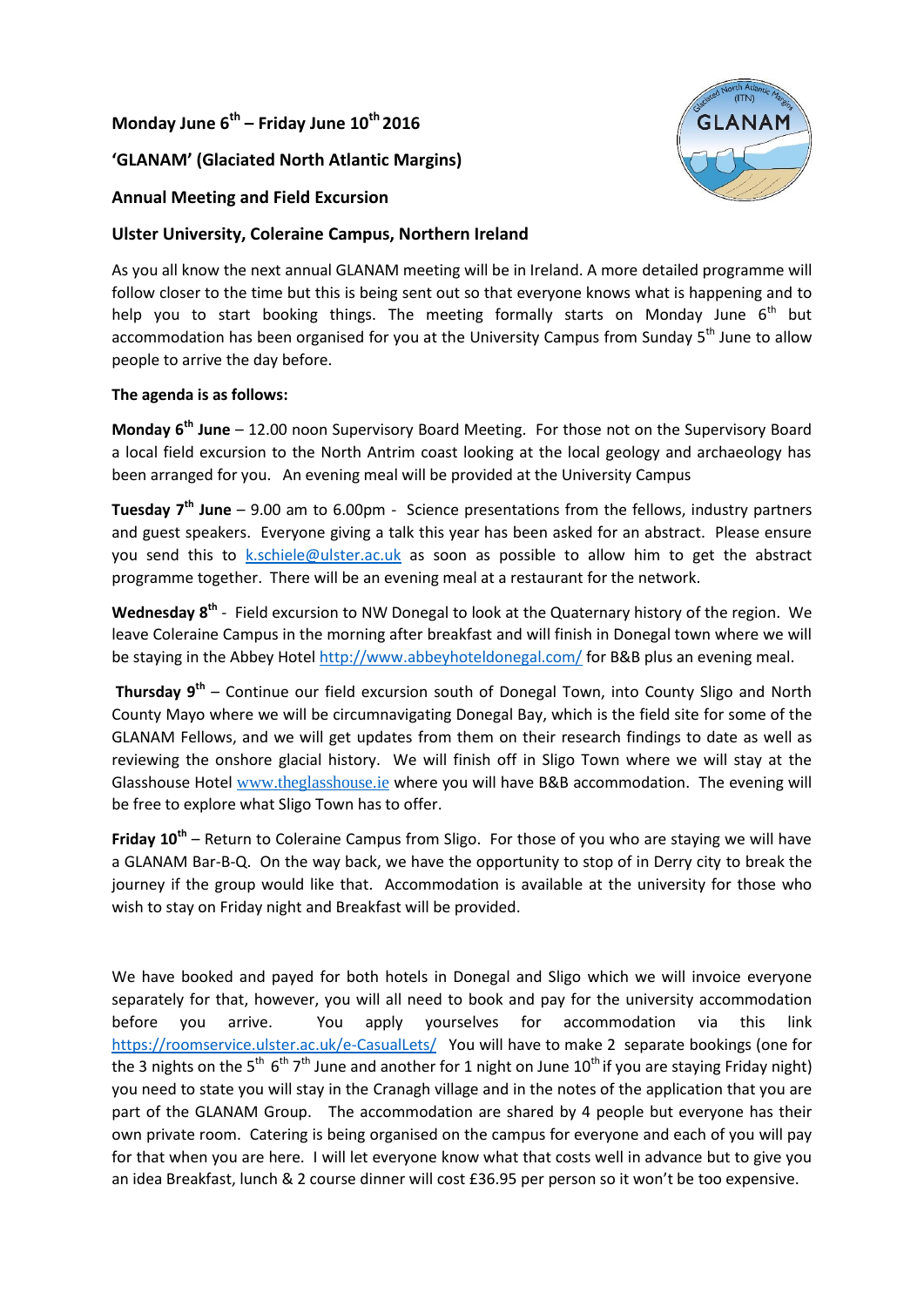#### **Getting to the Coleraine Campus**

Figure 1. shows the location of the Coleraine Campus in Northern Ireland which is near the north Irish coast about 1.5 hours' drive from Belfast city and 45 minutes from Derry. More info on the campus and a map can be seen here **<http://www.ulster.ac.uk/ulster-life/campuses/coleraine>**



Figure 1. Map showing the location of the Coleraine campus.

Although the City of Derry Airport is the closet to the campus it is unlikely you will get a flight from outside the UK to here. You are more than likely going to fly to Belfast where there are two airports; Belfast City, which is actually in the city itself and Belfast International, also called Aldergrove which is about 40minutes drive outside the city (see Figure 2). Just keep this in mind when you book flights. There are public transport options to get from either airport, both the buses and rail network is run by Translink and they have a journey planner here<http://www.translink.co.uk/>There is a train line from Belfast to Coleraine or you can take a bus the timetables will be available on the site. If you land in Belfast City you will have to take a short taxi into the city centre to the central bus or train station to start you journey. I would suggest if you do this when you arrive in Colraine just take a taxi to the University campus which is 5 minutes drive rather than trying to connect with public transport. For those of you who don't want the hassle or if you have someone to share with a taxi the whole way is hassle free and quickest option and will cost around £55-£60.

If you arrive into Belfast International Airport and want to travel by public transport, you will have to take a taxi from the airport to Antrim Town which is about 5 miles away. Here it will be possible to get a train or a bus, again you can check the translink site and see how things link up, but the best